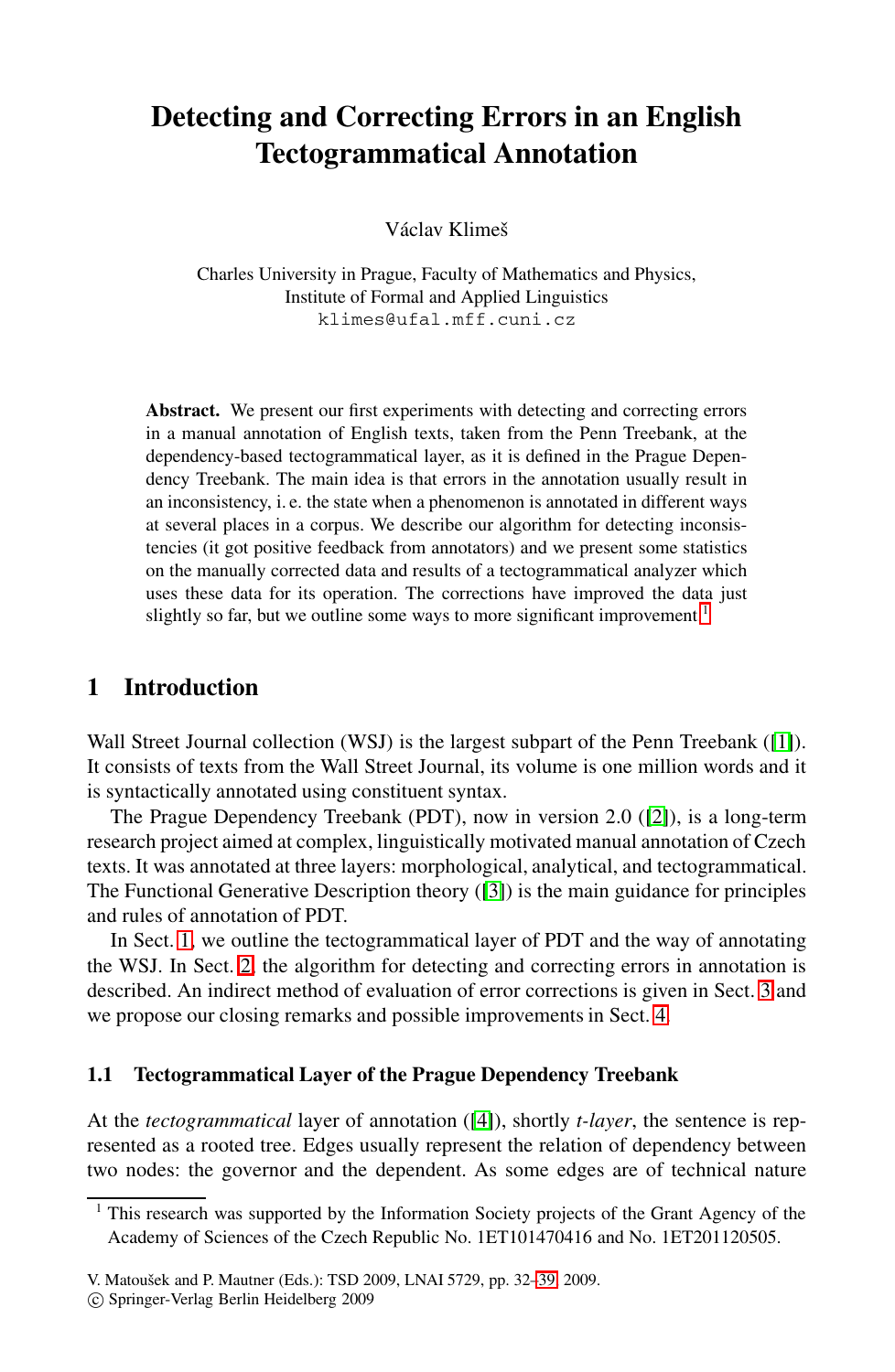(e. g. those capturing coordination and apposition constructions), we denote the adjacent nodes with general terms "parent" and "child".

The tectogrammatical layer captures the deep (underlying) structure of the sentence. Nodes represent only autosemantic words (i. e. words with their own meanings); synsemantic (auxiliary) words and punctuation marks can only affect values of attributes of the autosemantic words they belong to. Nodes may be created or copied, e. g. when rules of valency "dictate" to fill ellipses. Relative position of nodes at the t-layer can differ from the position of their counterparts on the surface of a sentence (if they exist). At the t-layer, as many as 39 attributes can be assigned to nodes. Some of the most important attributes follow.

- **–** *(Deep) functor* captures the tectogrammatical function of a node relative to its parent, i. e. the type of the modification. Special functors are used for child-parent relations that are of technical character.
- **–** The t lemma attribute means "tectogrammatical lemma" and it arises from the morphological lemma of the corresponding token; when a node does not have its counterpart on the surface, the attribute has a special value indicating that it represents e. g. a general participant, or an "empty" governing verb predicate.
- **–** For connecting with the lower layers, a link to the corresponding autosemantic word (if any) is stored in the  $a/lex$ . r f attribute, and links to corresponding synsemantic words (if any) are stored in the  $a/aux$ .rf attribute.
- **–** In the val frame.rf attribute, the identifier of the corresponding valency frame, which is kept in a separate valency lexicon, is stored.
- <span id="page-1-0"></span>**–** The is member attribute states whether the node is a member of a coordination or apposition.
- **–** The is generated attribute exp[res](#page-7-4)ses whether the node is new at the t-layer. When set, it does not necessarily mean that the [nod](#page-7-5)e has no counterpart at lower layers – when it is a "copy" of a t-layer node, it refers to the same lower-layer node through its  $a/$ lex.rf attribute as the [ori](#page-7-6)ginal node does.
- **–** The deepord attribute stores left-to-right order of nodes at the t-layer.

#### **1.2 Dependency Annotation of the Penn Treebank**

Presently, texts from WSJ are being annotated at the t-layer ([5]), which is very similar to the Czech t-layer of PDT – the annotation guidelines are presented in [6]. In order to be able to process English constituency-annotated data, we converted and annotated the data by the respective sequence of components of *TectoMT* ([7]) – the version used is from March 2009 – an framework associating tools for language processing, in the following way.

Hand-written rules appoint the head of each phrase and the phrase structure is then converted into the dependency structure: roughly speaking, the head of a phrase becomes the parent of the other nodes in the phrase. The t-layer is created and partial tectogrammatical annotation is performed using hand-written rules: they delete synsemantic nodes and copy some information from them into the governing autosemantic nodes; they assign functors on the basis of lemmas, morphological tags and function tags; and they add new nodes in a few cases. Human annotators correct and complete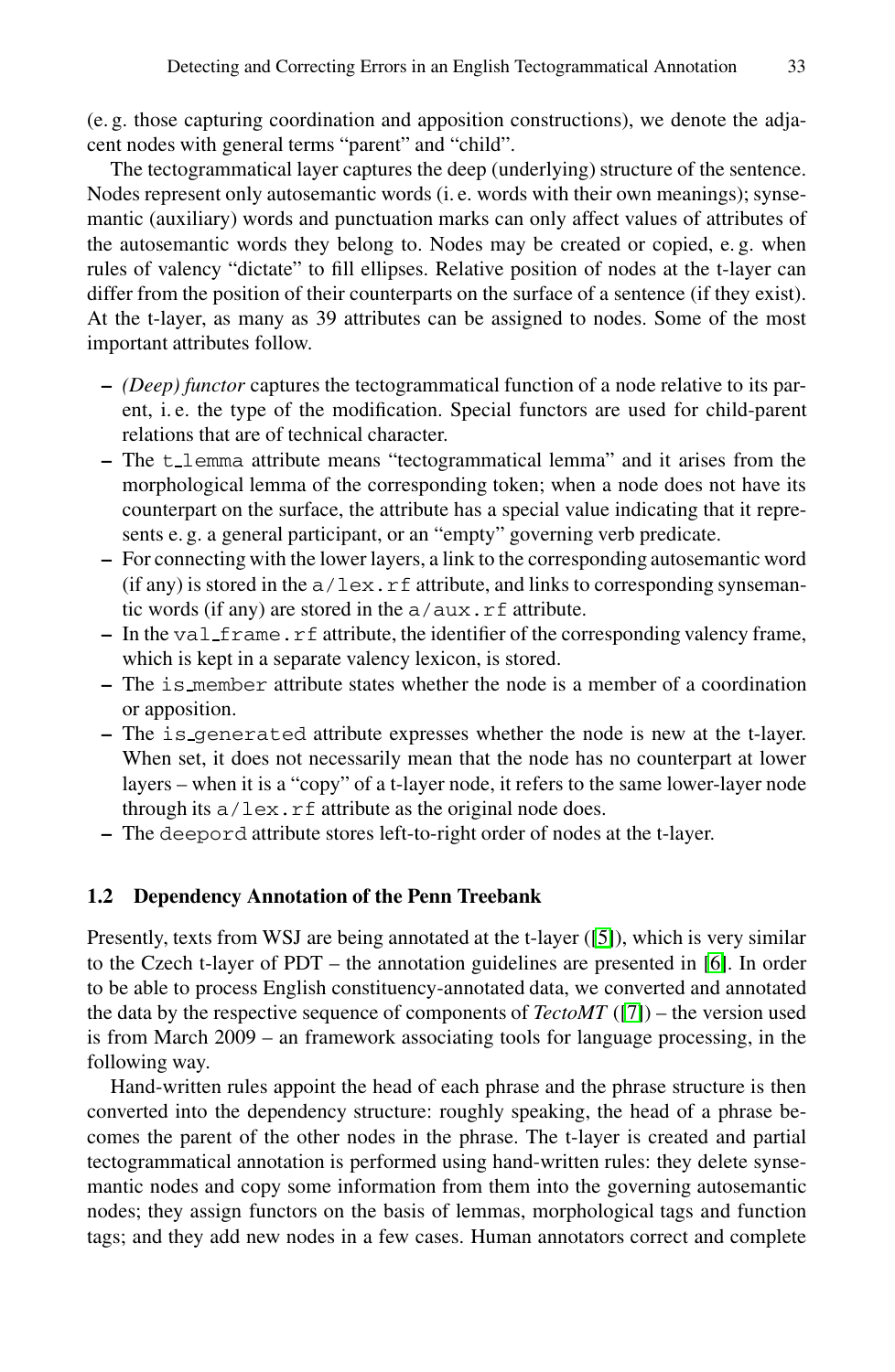#### 34 V. Klimeš

only the tectogrammatical annotation, although the annotation at the lower layers exist in the data as well.

# **2 Det[ec](#page-7-7)ting and Correcting Errors**

#### **2.1 The General Idea**

So[me](#page-7-7) err[ors](#page-7-7) remain in annotation even in human-checked data, though. Guided by the effort to obtain the most correctly annotated data (from which tools using them for their training could benefit as well), we developed a procedure for searching for errors in an annotation. Inspired by [8], places where inconsistencies in annotation occur are suspected of errors, i. e. an error probably occurs if the same phenomenon is annotated in a different way at several places. The big advantage of this approach is that such places can be found easily.

While the idea presented in [8] remains, our implementation differs for the following reasons. The author of [8] developed his system primarily for checking the consistency of annotations where a label is assigned to each token in the surface representation of a text, e. g. during part-of-speech tagging. Our field of interest is a tree representation, indeed, and in this case the method has to be made more complicated. Moreover, the author stated that inconsistencies in labels of boundary tokens of his surface sequence of tokens need not denote an error, because the boundary tokens may belong to a different phrase than the rest of the sequence. This is why he had to do extra work with examining which boundary tokens are unreliable for the detection of inconsistencies.

#### **2.2 The Way of Detecting Errors**

Due to the reasons indicated above, we have chosen another approach: we do not search for tree representations belonging to a sequence of tokens; we determine the sequence of tokens for every tree structure in the data – thus no boundary tokens have to be considered. (A slight disadvantage is that the inconsistency is not revealed when the set of nodes corresponding to a sequence of tokens making one phrase does not form a tree by mistake.) When there are more different trees corresponding to a sequence of tokens, all the trees are regarded as potentially erroneous and they are written out for manual checking. It should be noted that a similar idea was used during checking the data of PDT 2.0 before their release.

A real example of the listing for the sequence *amount of* \$ *1 million or more* follows and Fig. 1 depicts the appropriate trees (in the same order as in the listing).

- $-$  *amount*( *or*,CONJ\<sub></sub>(ID)\( \$,\up\|*of*( *million*,RSTR( *1*,RSTR ) ) *more*,\up\ ) )
- $-$  amount( or,DISJ $\langle$ RSTR $\rangle$ (  $\hat{s}$ , $\langle$ up $\rangle$ |of( million,RSTR( *1*,RSTR))  $more, \langle \textsf{up} \rangle | of$  ) )
- $-$  *amount*( *or*,CONJ $\langle$ RSTR $\rangle$ (  $\hat{s}$ , $\langle$ up $\rangle$ ( *million*,RSTR $|of($  *l*,RSTR  $)$  ) *more*, $\langle$ up $\rangle$  )  $\rangle$
- *amount*( *or*,CONJ\{EXT)\( \$,\up\|*of*( *million*,RSTR( *1*,RSTR ) ) \$,\up\( *more*,EXT )))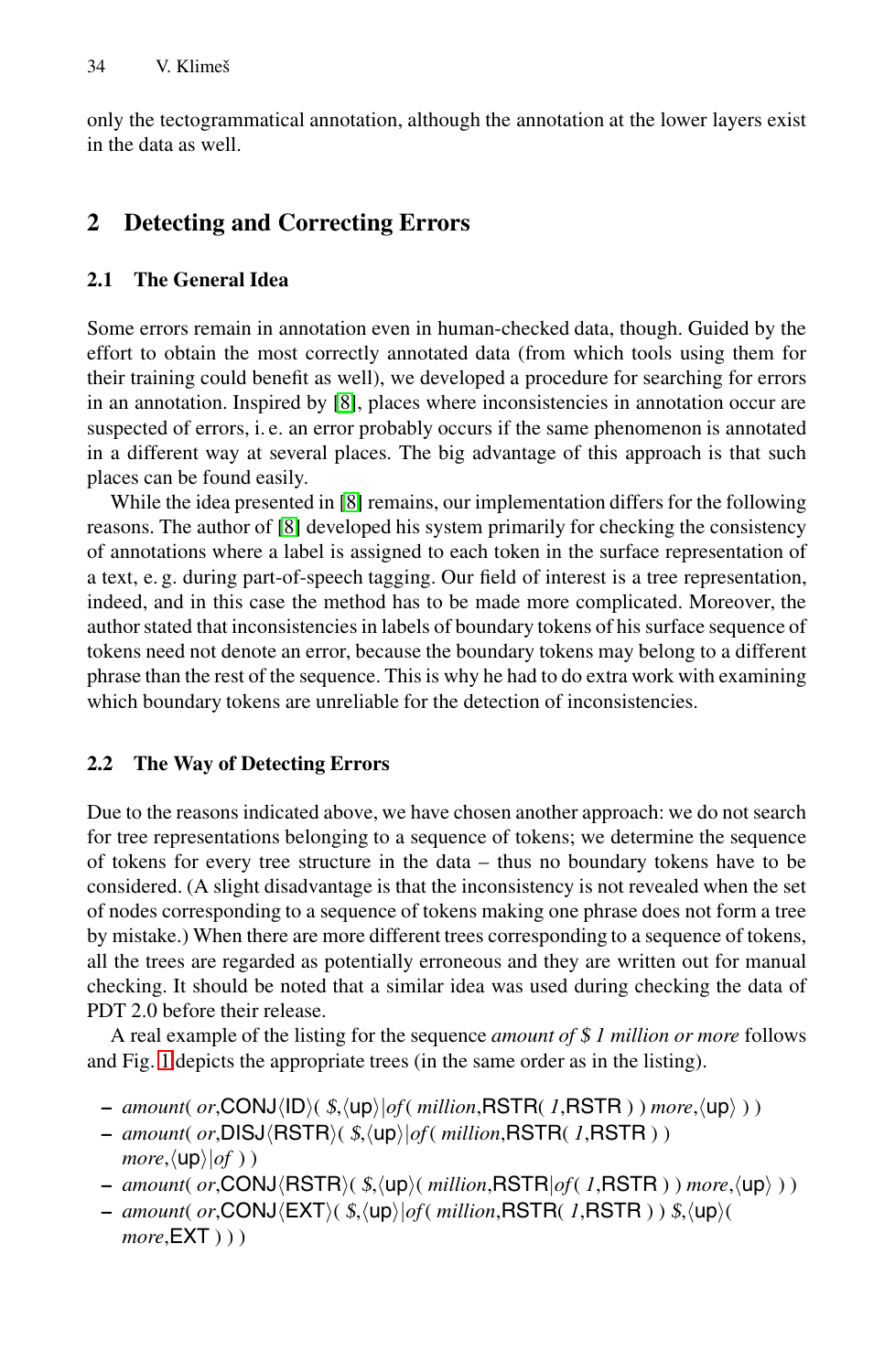

**Fig. 1.** Trees in the data corresponding to the sequence *amount of* \$ *1 million or more*

Children of a node are listed behind it in parentheses in their deep order and they are separated by spaces. Description of a node consists of its morphological lemma, a comma, its functor and optionally the '|' sign followed by morphological lemmas of its synsemantic nodes. The functor is thus the only attribute that is explicitly checked for consistency presently (although preliminary experiments with checking the consistency of other attributes were performed as well); however, we can see that the checking is affected by values of attributes is member, a/lex.rf, a/aux.rf, and deepord as well.

The functor of the root of each tree is omitted from the listing. The reason is that it depends on the context which the tree occurs in, because the functor, expressing the relation between the root and its parent, is in fact outside the tree and not omitting it would result in generating false inconsistencies. For the same reason there are labels in angle brackets in the listing. Because of the manner of capturing the coordination and apposition constructions, functors of members of such construction have to be shifted up (denoted by  $\langle$ up) in the place of the functor) to the root of the construction (denoted by an extra functor in angle brackets), so that it could be omitted when the node is the root of the tree.

# **2.3 Error Corrections and Statistics**

The algorithm described above was applied on the manually annotated data from WSJ containing 13,389 sentences with 228,198 nodes. 1,300 inconsistently annotated sequences were found there. Scatter of number of trees corresponding to these sequences is depicted in Fig. 2. Now we had the listing of suspected trees and we wished to correct errors in the data. (It should be noted that an idea of error corrections in syntactically annotated data was already used e. g. in [9].) Our idea was to manually choose the correct tree structure corresponding to each sequence from those found in the data. Since it was not possible to assign correct trees to such a high number of sequences, only those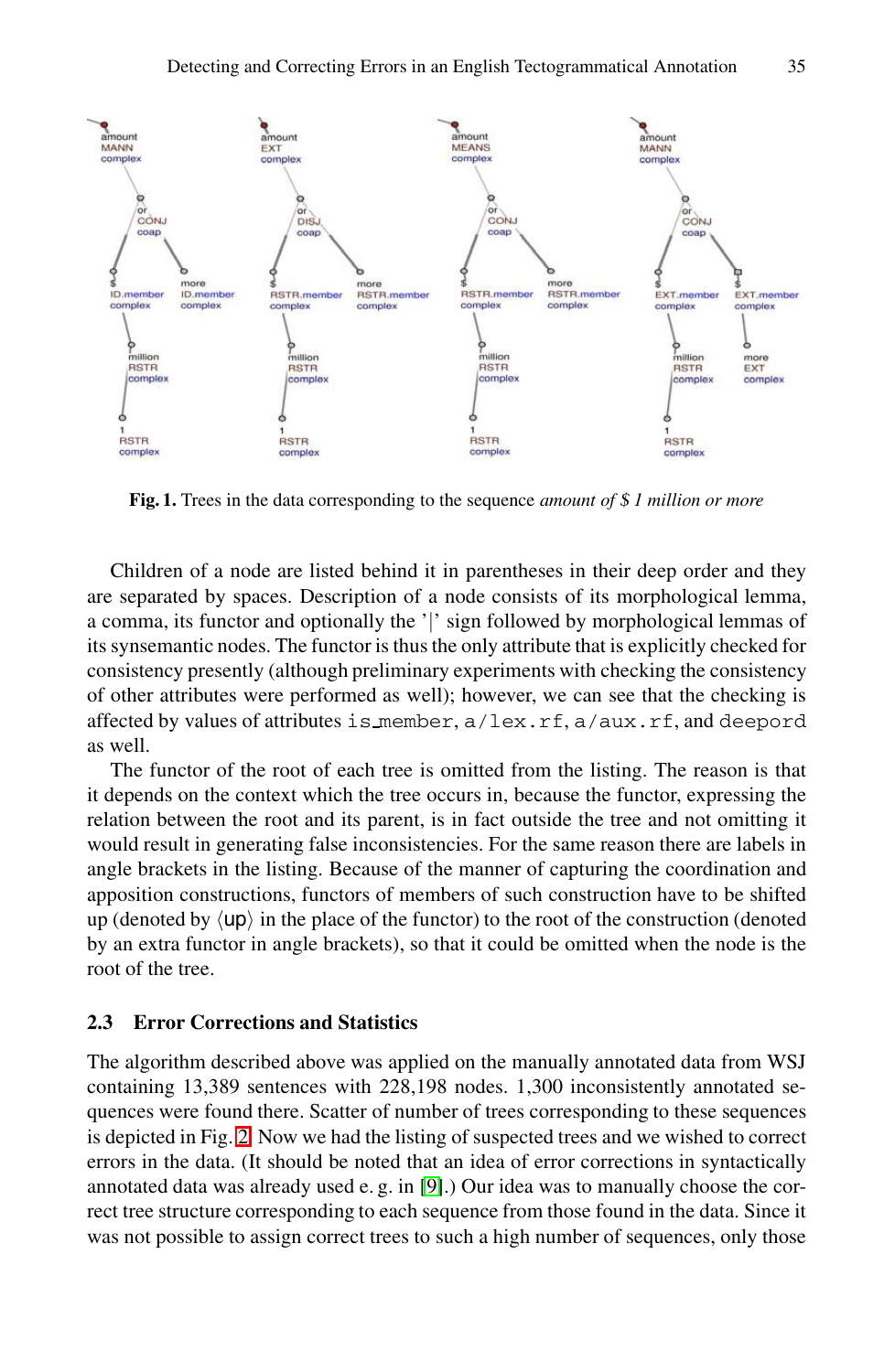#### 36 V. Klimeš

sequences where the judgement can help the most were selected in the following manner. Total number of occurrences minus the number of occurrences of the most frequent corresponding tree was assigned to each sequence. This quantity expresses the minimum number of errors in consistency if we hypothesize that only one tree is correct for each sequence in any context. For 331 sequences where this quantity was greater than 1, the correct tree was being chosen from those occurring; and for as few as 152 of them it really was chosen. The reasons why no correct tree could be chosen are that either it was not present among the occurring ones, or the annotation rules could not make a decision.<sup>2</sup> For 37 of these 152 sequences, the correct tree was not the most frequent one.



**Fig. 2.** Numbers of inconsistently annotated sequences depending on numbers of trees corresponding to a sequence. One sequence with 297 corresponding trees is omitted for the sake of clarity of the graph.

Because the trees corresponding to mere 26 of 152 sequences differ in structure (trees corresponding to the rest of sequences differ in functors only), we decided to implement the correction of functors only in the first stage. In the data, 2,371 occurrences of inconsistently annotated sequences were found and 843 corrections of a functor were made (0.0037 corrections per node).

In order to estimate the potential of the corrections, the most frequent tree corresponding to each sequence having no correct tree assigned was denoted as correct. The corrections were made once again: there were 6,351 occurrences of inconsistently annotated sequences in the data and 2,396 corrections of a functor were made (0.0105 corrections per node). We remark that the potential of the method is significantly higher because it was the most frequent tree which was considered correct, and thus the number of corrections was the lowest possible.

The most frequent inconsistently annotated sequences with numbers of corresponding trees of particular types are *New York*: 281+10, *stock market*: 53+52+9, *last year*: 87+26, *Wall Street*: 92+13+1, *big board*: 77+2, and *Dow Jones*: 38+35.

 $2$  This holds true for valency of nouns mainly – the annotation rules are not complete yet; moreover, they are still in progress.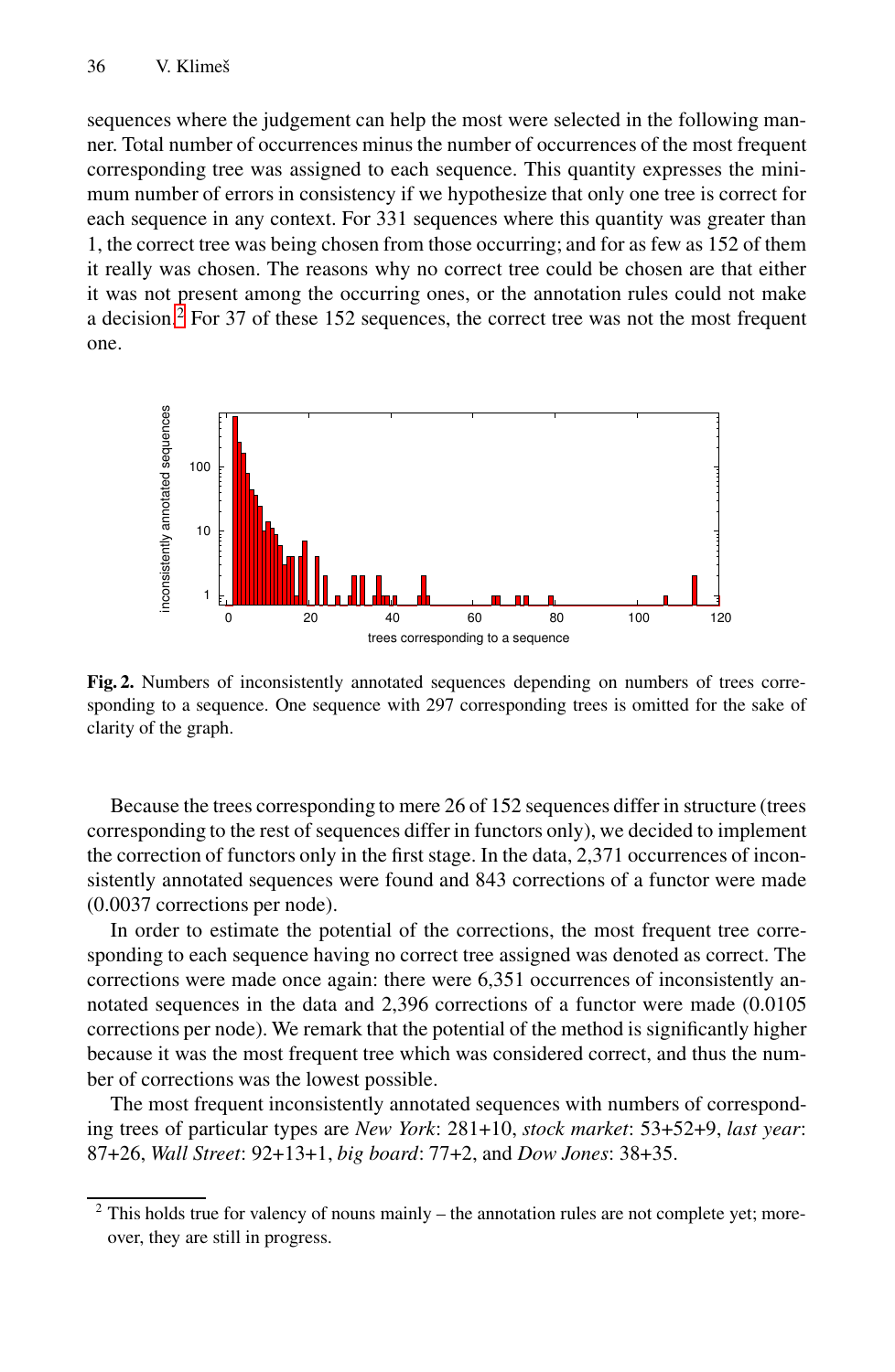# <span id="page-5-0"></span>**3 Indirect Evaluation through TBLa2t**

[In o](#page-1-0)rder to be able to evaluate how the data improved by the corrections of inconsistencies, we used them for training and testing of a tectogrammatical analyzer called *TBLa2t*.

# **3.1 What Is TBLa2t**

TBLa2t is developed for the tectogrammatical annotation of PDT-like annotated texts in virtually any language, given it (e. g.) the partial tectogrammatical annotation described in Subsect. 1.2. It is based on machine-learning method (to be specific, on transformation-based learning), which means that it uses training data for creation of its language model. It operates in several phases and it is able to create, copy and delete nodes, to assign values of attributes and to perform complex transformations of tree structures. Its English clone is described in [10].

# **3.2 Evaluation**

Since two tectogrammatical trees constructed over the same sentence do not necessarily contain the same number of nodes, a node from a tree from the test annotation is paired with a node from the corresponding tree from the correct annotation in the first step of evaluation and each node is a part of at most one such pair. Only after performing this step, attributes of the paired nodes can be compared.

We define *precision* in an attribute to be the number of pairs where both nodes have a matching value of the attribute divided by the total number of nodes in the test annotation; and we define *recall* to be the same number divided by the total number of nodes in the correct annotation. For our results, we report *F-measure*: it is the equally weighted harmonic mean of precision and recall.

When we want to compare the structure, we have to modify this approach. We define a node to be correctly placed if the node and its parent are in a pair and the counterpart of the parent of the node in question is the parent of the counterpart of the node in question.<sup>3</sup> Then the numerator of the fractional counts from the paragraph above is the number of correctly placed nodes.

The  $a/aux.$ rf attribute is a set attribute, and thus it requires special treatment. We evaluate it en bloc and consider it to match if the whole set of links matches its counterpart.

# **3.3 Results**

The table below summarizes the F-measure of results of our experiments with TBLa2t. For training, we used 10,994 sentences with 187,985 nodes; for testing, we used 1,116 sentences with 18,689 nodes.

In the first and second set of columns, the results obtained on the data before and after processing by TBLa2t are captured, respectively. The first column of each set describes

<sup>&</sup>lt;sup>3</sup> Informally, the "same" node has to depend on the "same" parent in both trees.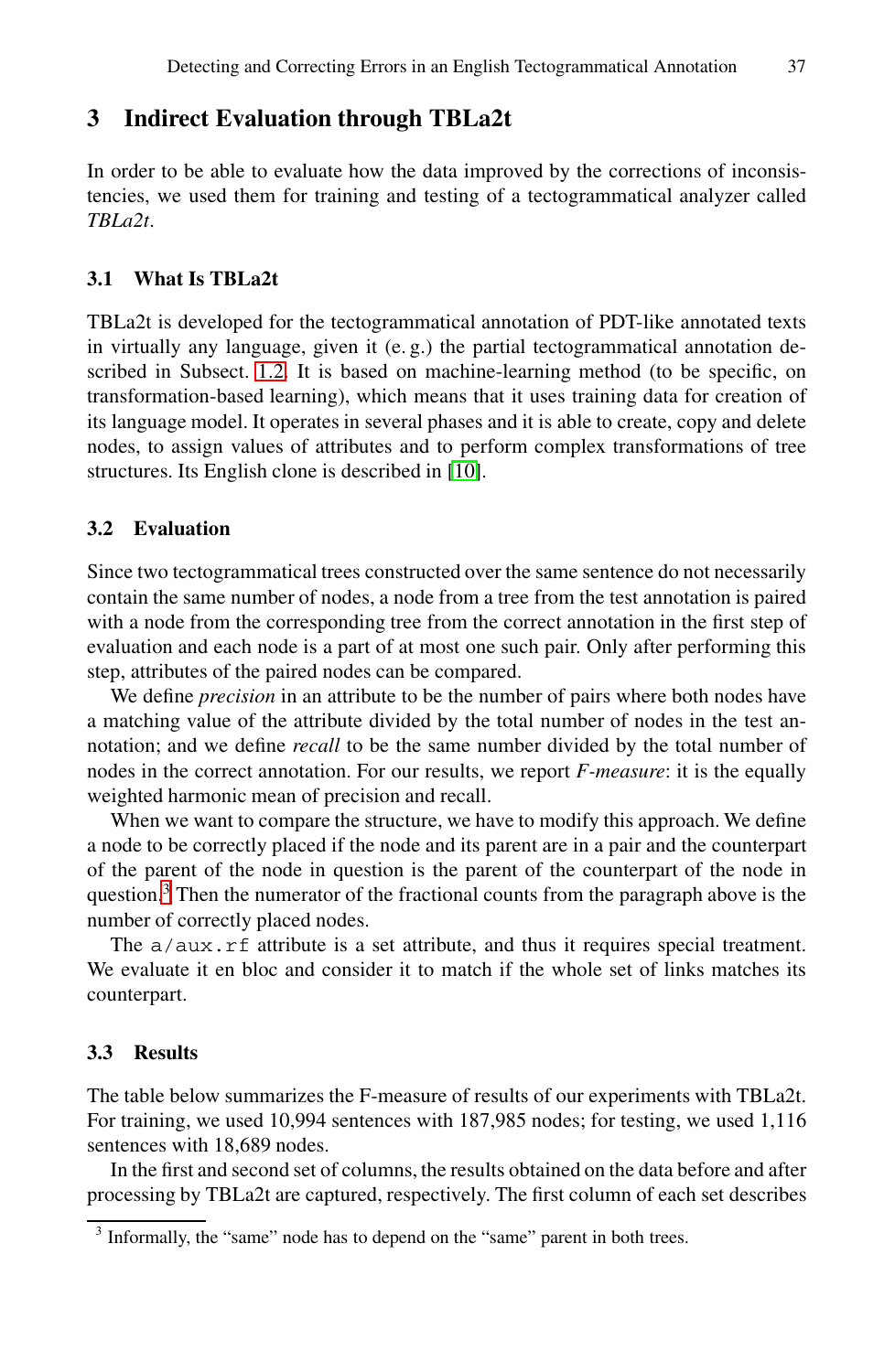#### 38 V. Klimeš

the data without corrections of inconsistencies; the second column is related to the data with manually made corrections; the third one is related to data where the most frequent tree structure was considered correct when human judgement was missing (see Subsect. 2.3).

|              | <b>Before TBLa2t</b> |        |       | <b>After TBLa2t</b> |        |       |
|--------------|----------------------|--------|-------|---------------------|--------|-------|
| attribute    | without              | manual | all   | without             | manual | all   |
| structure    |                      | 82.6%  |       |                     | 87.5%  |       |
| functor      | 56.6%                | 56.4%  | 56.5% | 79.3%               | 79.5%  | 79.6% |
| val_frame.rf |                      | 87.3%  |       |                     | 93.2%  |       |
| t_lemma      | 86.0%                |        |       | 90.0%               |        |       |
| a/lex.rf     | 93.6%                |        |       | 96.4%               | 96.4%  | 96.5% |
| a/aux.rf     | 78.7%                |        |       | 81.2%               |        |       |
| is member    | $90.7\%$             |        |       | 93.8%               |        |       |
| is_generated | 93.0%                |        |       | 95.2%               |        |       |

**Fig. 3.** The F-measure of structure and attributes in the data before and after processing by TBLa2t – without corrections of annotation inconsistencies, with manual corrections, and with all corrections

We can see that the results differ only slightly: for manual corrections we got 1.0% error reduction in functors. We might expect better results for data with all corrections; however, these were definitely made worse by the way the judgements were made: for similar cases the choice of the "correct" tree structure might have been done inconsistently, and thus it could not improve the data.

<span id="page-6-0"></span>As a side effect, we got the best results for tectogrammatical analysis of English: in [10], there was reported F-measure of 85.0% for structure and 71.9% for functors. The reasons for improvement are (in estimated descending order of importance) higher amount of data for training, different guidelines of annotation, and improvements of the code of the analyzer.

# **4 Closing Remarks and Possible Improvements**

We introduced a working method for detectin[g a](#page-7-7)nd correcting inconsistencies in the human-revised tectogrammatical annotation. The listing of inconsistencies got very positive feedback from annotators and its importance will grow together with the amount of annotated data, because new sequences will be less frequent.

The benefit of corrections is modest; however, it will rise as the annotation guidelines will be made clearer and more complete, because for more sequences, one of the trees will be able to be denoted correct – and listing of inconsistencies can help with this significantly, since it points out the annotation rules which are not clear. By the time the number of inconsistencies will be relatively small, other ideas from [8] will be possible to employ, e. g. automatic selection of the correct tree from those existing (it often does not exist presently).